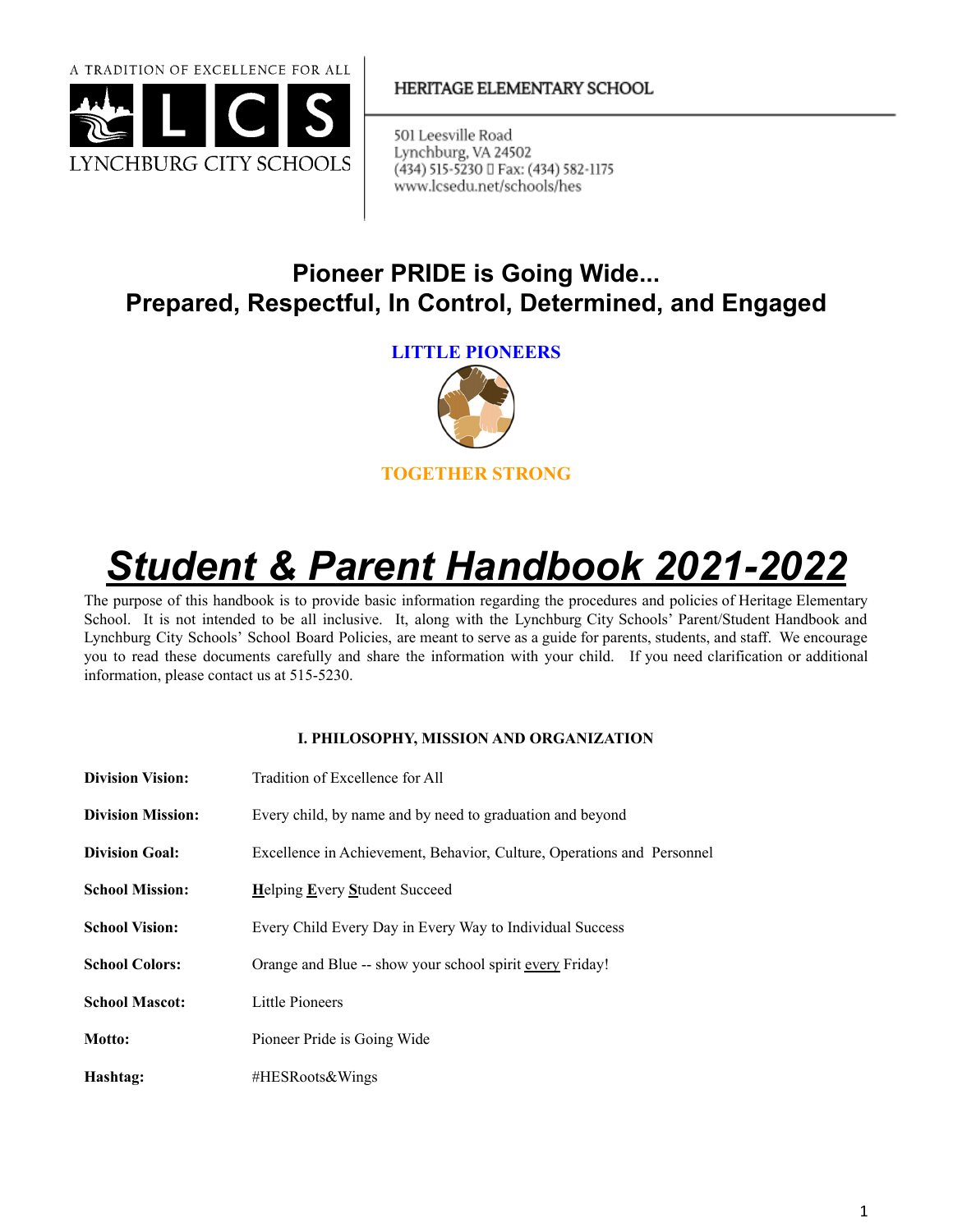

## **Student Pledge (recited daily)**

I am in school to get an education. (responsibility) I will listen, follow directions, and do my work. (self-discipline) I will be honest and do what is right. (honesty) I will treat others the way I want to be treated. (respect) I will think about the feelings of others. (kindness) I come to school to learn, and I will learn. (work ethic) By doing all of these things, I will be proud of myself, and others will be proud of me too!

**Organizational Structure:** Students are assigned to classrooms in grade levels K-5. Each grade level or unit is represented on the Heritage Elementary Leadership/School Improvement Team.

## **III. PROCEDURES AND SERVICES**

|                           |                          | <b>Student Hours</b>     |
|---------------------------|--------------------------|--------------------------|
| Student Attendance Hours: | $8:40$ a.m. $-3:55$ p.m. |                          |
|                           |                          | <b>Contractual Hours</b> |
| Administrators' Hours:    | $8.30 - 4.30$            |                          |
| Staff Hours:              | $8.30 - 4.30$            |                          |
|                           |                          | <b>Custodial Hours:</b>  |
| Head Custodian:           | $7:00 - 3:30$            |                          |
| Custodial Team:           | $11:00 - 7:30$           |                          |

## **School Colors and Mascot**

Heritage Elementary School colors are **ORANGE** and **BLUE**. The school mascot is the **LITTLE PIONEER.** The school motto is **HERITAGE PRIDE IS GOING WIDE.** Friday is school spirit day and we encourage the staff and students to wear orange and blue!



## **Masks are required by all! Morning Procedures**

Students should not arrive at school before **8:45** a.m. unless the bus schedule provides for an earlier arrival. Prior to this time, teachers are involved in meetings and lesson preparation and are not available to supervise students. Students may arrive at **8:45** a.m.

## **Minute of Silence:**

In accordance with the Code of Virginia 22.1-203, the school will observe a minute of silence each day. This will be conducted during the homeroom period.

## **Car Riders**

Staff members are on duty in the morning and afternoon to assist car riders. Car riders can begin arriving as soon as staff is on duty in the front of the school but not before 8:45 a.m. All car riders are to be dropped off and picked up in front of the school. Cars must enter at Entrance I and follow the line of traffic to the drop off and/or pick up point. Car riders are not allowed to use the Entrance II. Car riders may be dropped off each morning between 8:45 and 8:55 a.m. and picked up each afternoon between 3:50 and 4:05 p.m. at the main entrance in front of the school. ALL parents/guardians MUST remain in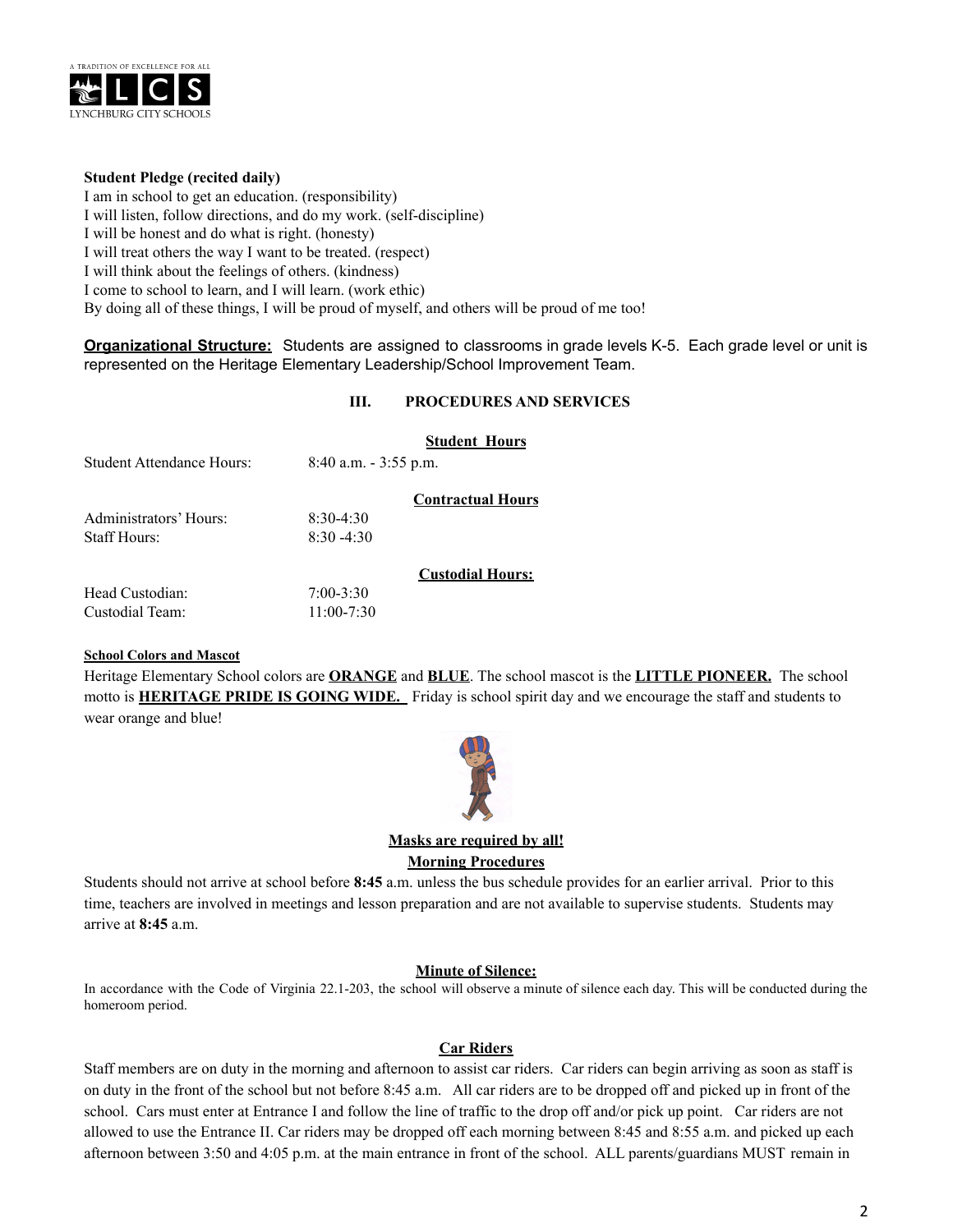

their vehicles at all times. Parents cannot park and walk their students into the building. **LCS Health Mitigation Plan, VDH and CDC Guidelines will be followed upon students entering and exiting the building.**

#### **Walkers**

Walkers should be picked up at door number **9** at dismissal. If you park and walk in to pick up your child at dismissal, you will need to go to the side of the building to door number **9;** where the walkers dismiss. Please do not wait in the front lobby to pick up your student.

| Grade            | <b>Designated Arrival Areas</b>       |
|------------------|---------------------------------------|
| Kindergarten     | Report to kindergarten hall           |
| First            | Report to first grade hall            |
| Second and Third | Report to second and third grade hall |
| Fourth and Fifth | Report to fourth and fifth grade hall |

#### **Buses**

#### LCS Health Mitigation Plan, VDH and CDC Guidelines will be followed upon students entering and exiting the **building.**

Students are required to conduct themselves on school buses in a manner consistent with established standards for classroom behavior. The school assistant principal/principal may suspend or revoke the riding privileges of students and/or take other disciplinary actions for students who cause disciplinary problems on the bus. Parents (or guardians) of children whose behavior and misconduct on school buses violates the Student Code of Conduct or otherwise endangers the health, safety and welfare of other riders shall be notified that their child/children face the loss of school bus riding privileges and/or other disciplinary actions. If a student's riding privileges are suspended or revoked, the student's parents are responsible for seeing that the student gets to and from school safely. The bus driver and/or bus assistant is responsible for maintaining the orderly behavior of students on school buses and shall report misconduct to the student's assistant principal/principal and provide a copy of the report to the transportation office. For the safety of all students, we expect students to abide by the following rules:

**B**ack to back….bottom to bottom

**U**se a quiet voice

**S**it in your assigned seat

## **Tardies/Attendance**

Students arriving after **8:55 a.m.** will be marked tardy and must report to the security desk for a tardy pass. **A total of four** unexcused tardies and/or early dismissals (without a doctor's note) will result in a conference with an administrator. If tardies and/or early dismissals continue, our school social worker will be assigned to assist parents and families with **strategies to help with decreasing the number of tardies.** When a child is absent from school, a parent or guardian has **24 hours** of the student's return to school to submit a note providing reasons and dates. If the school doesn't receive a note, your child's absence will be marked as unexcused. Please refer to our attendance policy regarding absences from school.

#### **Field Trips (Postponed due to Covid-19)**

Trips shall be permitted under the rules and guidelines established by the superintendent. School buses or commercial carriers (charter buses) may be used. Students **must** ride the buses. Students can NOT ride with parents in private cars to school sponsored field trips. Space on our field trip buses (both charter and school) is limited. Parents/guardians wishing to chaperone must send a note to the teacher expressing their interest in serving as a chaperone. Chaperones are selected based on the number needed and the space available. All chaperones must complete a school volunteer application and agree to abide by all division and school rules including those that prohibit the use of alcohol and/or tobacco products and profane or inappropriate language. The application must be approved by the school division prior to the trip. Please allow at least two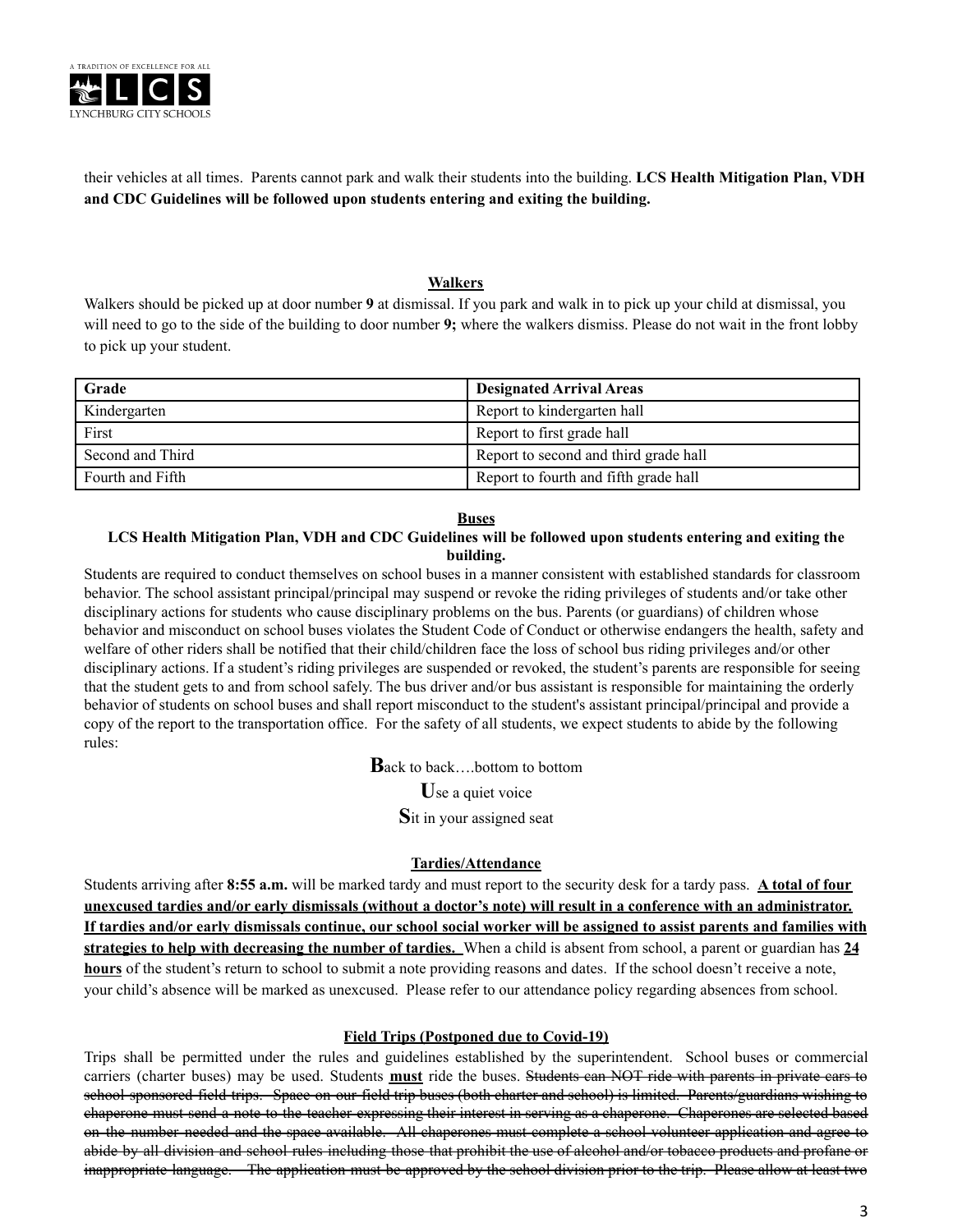

weeks for your application to be processed. Siblings, non-school age children, or school-age children who are not enrolled at Heritage Elementary are not permitted to go on field trips. Please remember that school field trips are **NOT** intended to serve as **vacation/pleasure** trips for students and their families. Field trips are planned to support and enhance our instructional program. Field trip costs for students and chaperones vary depending on the admission fees and transportation costs for the trip. Each student must have written permission from his parents or guardians. At the discretion of the administrative team, a student may lose the privilege of participating in a field trip due to his/her failure to comply with school and classroom rules. Field trips may be canceled at the discretion of the administrative team or if funds are not available to cover the cost of the trip. Scheduled field trip arrival and departure times might change due to circumstances beyond our control. **NO CHAPERONES, PARENTS OR ANYONE OUTSIDE OF HES FACULTY AND STAFF CAN GO ON ANY PLANNED FIELD TRIPS DUE TO COVID.**

## **Fire Drills Procedures**

Each school holds a fire drill twice during the first 20 school days of each session. Each school holds at least two additional fire drills during the remainder of the school session. No fire drills are conducted during periods of mandatory testing required by the Board of Education.

#### **The following procedures will be followed during a drill:**

- 1. The signal for a fire drill is one continuous blast of the buzzer alarm system.
- 2. When the signal sounds, all students, staff members, and visitors are required to evacuate the building as quickly and quietly as possible using the nearest exit.
- 3. Students are to use the proper exits and remain with staff members in designated outside areas until the drill's conclusion.
- 4. While students are outside the building, there should be no talking or noise so that instructions may be given and heard in the event of an actual emergency.

#### **Lock-Down Drills:**

Each school has a lock-down drill at least twice during the first 20 school days of each school session. Each school holds at least two additional lock-down drills during the remainder of the school session. Lock-down plans and drills are in compliance with the Statewide Fire Prevention Code, Va. Code § 27-94 et seq.

#### **Severe Weather Drill Procedure:**

In the event of severe weather with strong winds, a plan has been developed to ensure everyone's safety. Staff and students are informed of the procedure each year.

## **PTO/Parent and Teacher Management Team**

The Parent and Teacher Management Team (PMT) is composed of parents, teachers, and other representatives from the community. This team replaces the Parent Advisory and the Parent and Teacher Organization (PTO). The two have united as one governing body. This team will meet the first Thursday of each month at 6:00p.m. You may go to the link below and join the PMT/PTO Facebook account <http://www.facebook.com/groups/hespmt/>

#### **Heritage Elementary Management Team Officers**

President- TBD Vice President - TBD Secretary- Lynita Spain Treasurer - Kristofer Korby

#### **Parent Management Team Committee Chairpersons**

Volunteer Coordinator- TBD Ways and Means (Fundraising) -TBD Box Tops -TBD

## **Volunteer Program (Postponed due to Covid-19)\_**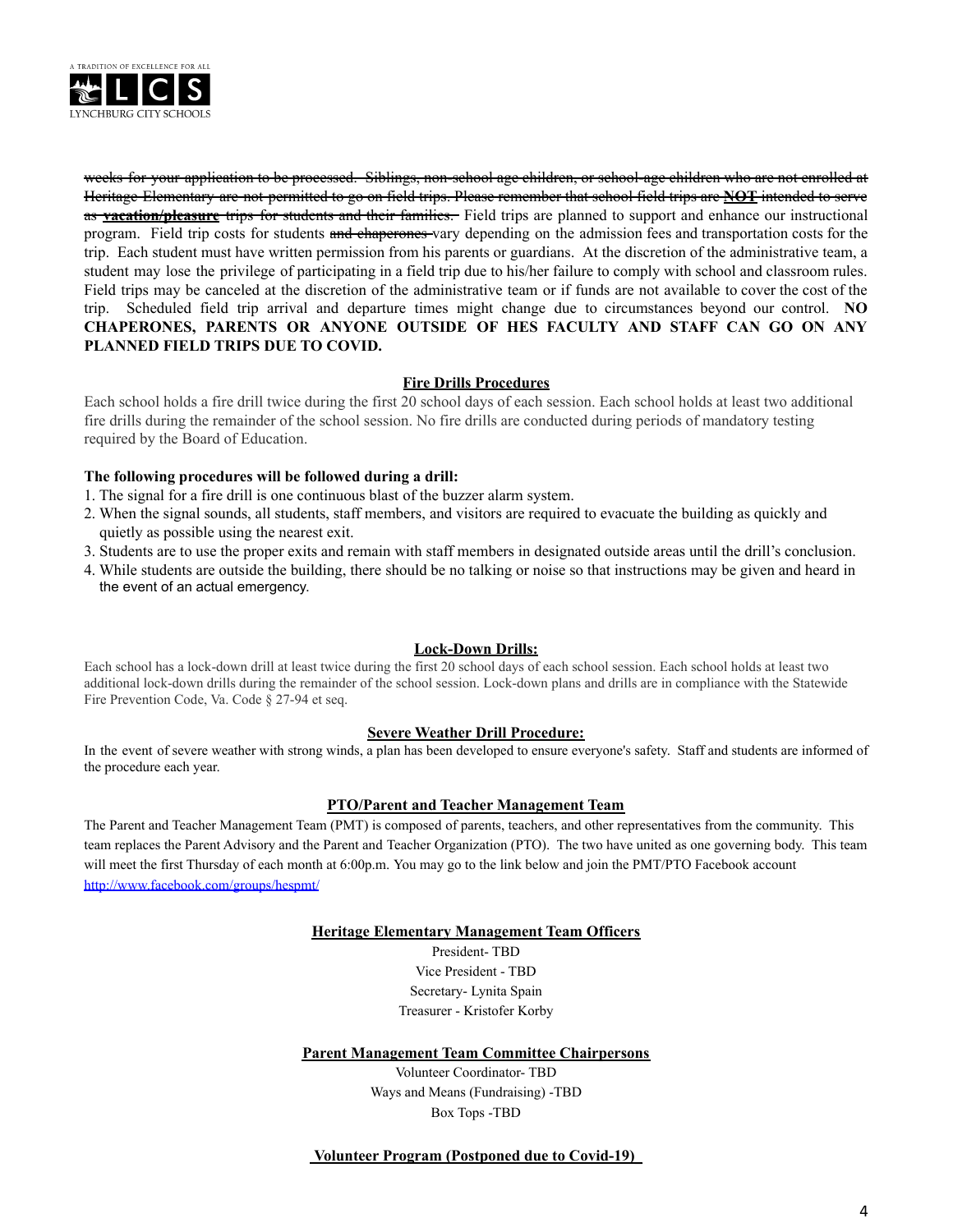

Our children are our future. In order to ensure the success of each and every child, the parents and staff of Heritage Elementary School must work together. We invite you to volunteer with us. If you would like to volunteer, please log onto [www.lcsedu.net/community/volunteer](http://www.lcsedu.net/volunteer) and complete the form or contact the school for assistance in completing the application.

## **Visitor Policy(Postponed due to Covid-19)\_**

- Parents and guardians are welcome at HES.
- **Our learning environment will be respected by everyone.**
- Instruction time is uninterrupted.
- All visitors **MUST** check-in at the front desk, submit their driver's license or identification and **MUST** wear a badge while in the building.
- Observations within the classroom **MUST** be scheduled with the classroom teacher and/or administrators.
- Due to safety reasons, no one is allowed in the building to visit without a visible visitor's pass and this includes morning drop offs. Parents can NOT walk their child to class after the first week of school.

| GUEST                                                 |  |
|-------------------------------------------------------|--|
| Go directly to the security desk                      |  |
| Utilize the security check-in system                  |  |
|                                                       |  |
| <del>Exceptions are not made</del>                    |  |
| <b>Schedule conferences with all staff in advance</b> |  |
| Treat our learning environment with respect           |  |
|                                                       |  |

\*\*\*Parent volunteers are always welcome!

#### **School Safety**

For the purposes of safety and security, anyone entering the building is required to sign in at the security desk. This allows school personnel to acknowledge the visit and give the individual a special visitor's badge. The badge is to be worn where it is clearly visible. Anyone in the school who is not wearing a badge will be questioned and directed to the security vestibule. When leaving the building, visitors are asked to please remember to sign out and return the visitor's badge.

## **Homework**

A major goal of the Lynchburg City Schools is to assist students in becoming committed to the process of learning. Learning is not restricted to the classroom, but is a continuous process occurring every moment of every day. Homework and home study are vital components of a student's education. A scheduled time and quiet place for your child to complete his/her homework, study, and read will help ensure your child's success in elementary school.

The basic objective of homework is the reinforcement and application of previously learned concepts and skills. Therefore, homework assignments will be designed to reinforce and apply knowledge that has already been introduced and explained in the classroom. In grades K-2, homework should not exceed thirty minutes. In grades 3-5 homework should not exceed sixty minutes. In addition to nightly assignments, students may also be given long term projects. Parents are asked to read at least fifteen minutes per night with their child.

#### **Evaluation of Student Work**

Progress reports will be sent home each nine weeks. In addition, midway through each grading period, students will receive an interim report. Students in kindergarten, first and second grades receive **E** (Exceed), **M** (Meets), **P** (Progressing), **U** (Unsatisfactory) and **S** (Satisfactory). Students in  $3<sup>rd</sup>$ ,  $4<sup>th</sup>$  and  $5<sup>th</sup>$  grades receive A, B, C, D and U's. The issue dates for interims and progress reports are in the next section.

| <b>End of Quarter</b> | Dates Report Cards Go Home | <b>Pioneer Pride Assembly Via Zoom</b> |
|-----------------------|----------------------------|----------------------------------------|
| October 7, 2020       | TBD                        | October 15, 2021--K-2nd@2:15-2:45      |
|                       |                            | $3rd-5th(a)3:00-3:30$                  |

**2021-2022 School Year**

#### 5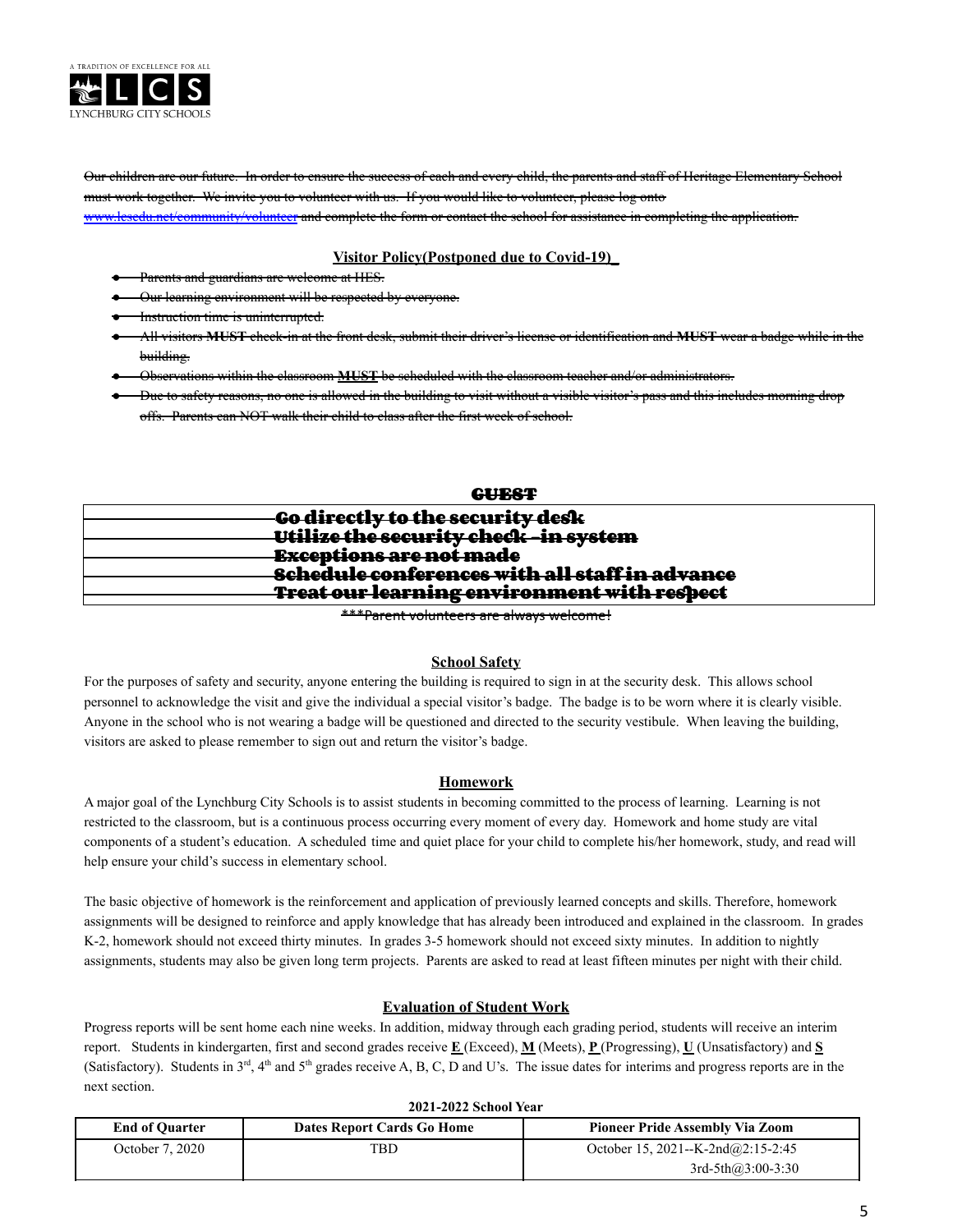

| December 17, 2020 | TBD | January 14, 2022--K-2nd $@2:15-2:45$  |
|-------------------|-----|---------------------------------------|
|                   |     | $3rd-5th(a)3:00-3:30$                 |
| March 10, 2021    | TBD | March 18, 2022--K-2nd $(a)$ 2:15-2:45 |
|                   |     | $3rd-5th(23:00-3:30)$                 |
|                   |     |                                       |
| May 27, 2021      | TBD | May 27, 2022-- K- 5th $\omega$ 9:15am |

#### **Recess**

Students will participate in outdoor recess weather permitting. They should wear appropriate outerwear in order to fully participate in all outside activities. It is important for student safety and comfort that they be dressed appropriately. In the event that the temperature is 32 degrees or below (wind chill factor considered as well) or if the temperature is 95 degrees or higher including the heat index students will participate in indoor activities.

#### **Art, Movement (PE), Music**

The school has the services of a music teacher, a violin teacher, a movement education teacher, and an art teacher. These programs are offered each week except for movement education (PE), students receive movement education twice every three weeks.

#### **Virginia Tiered Systems of Supports (VTSS) formerly known as Positive Behavior Intervention Supports (PBIS)**

There are specific behavioral objectives that experience tells us to highlight for students and parents at the beginning of the school year. Our goal is to work together with our parents to help our students learn these lessons early and, thus, avoid any negative consequences for misbehavior. Specifically, we ask parents to support our efforts as students continue to learn how to show the appropriate respect to

- 1. faculty
- 2. other students, and
- 3. other's property, including school property

While we emphasize rewarding good behavior to teach these lessons, we also recognize that in order to learn these lessons students need clear consequences whenever they choose to misbehave. Minor misbehavior is usually addressed by noting that the student chose to take instructional time to misbehave, so that student is required to give up non-instructional time as consequences. More severe misbehavior and growing patterns of misbehavior often result in in-school or at-home suspensions. If these situations occur, we ask our parents to work with their children and to help their children make better behavioral choices in the future.

Much of the spirit and reputation of a school is reflected by its appearance. Each student must accept responsibility for helping to maintain an attractive building. For this reason, students are not allowed to bring **GUM** to school. For safety reasons, students are not permitted to bring **glass containers** to school.

In addition, students may **NOT** bring **toys, collectable cards, hand held electronics, IPODS, mp3 players, IPADs, Kindles, Nooks, laptops, etc**. When these items get lost or damaged, it disrupts the educational process. Please discuss this with your child. If these items are brought to school, they will be confiscated. Parents will need to come to Heritage Elementary to reclaim these items. It is important to note that bringing any kind of weapon to school (toy or otherwise) is a serious violation of school rules and may result in a suspension.

#### **Transportation**

It is essential that we know how students are expected to travel to their homes at the end of the day. Whether your child is a car rider, walker, or bus rider, we need to have this information on file. In the event that it becomes necessary for your child to change his/her mode of transportation, the parent is required to notify the school in writing or by phone. We ask that we be notified of all transportation changes/dismissal procedures for your child **no later than** 1:00 p.m. each day.

## **Cell Phone Policy**

**The cell phone policy for Lynchburg City Schools was changed effective July 12, 2016.** Students bring personal electronic communication devices on school property at students' own risk. The Lynchburg City Schools is not responsible for any damaged, missing, or stolen electronic devices. If a student's electronic device becomes damaged or stolen, the school division will investigate the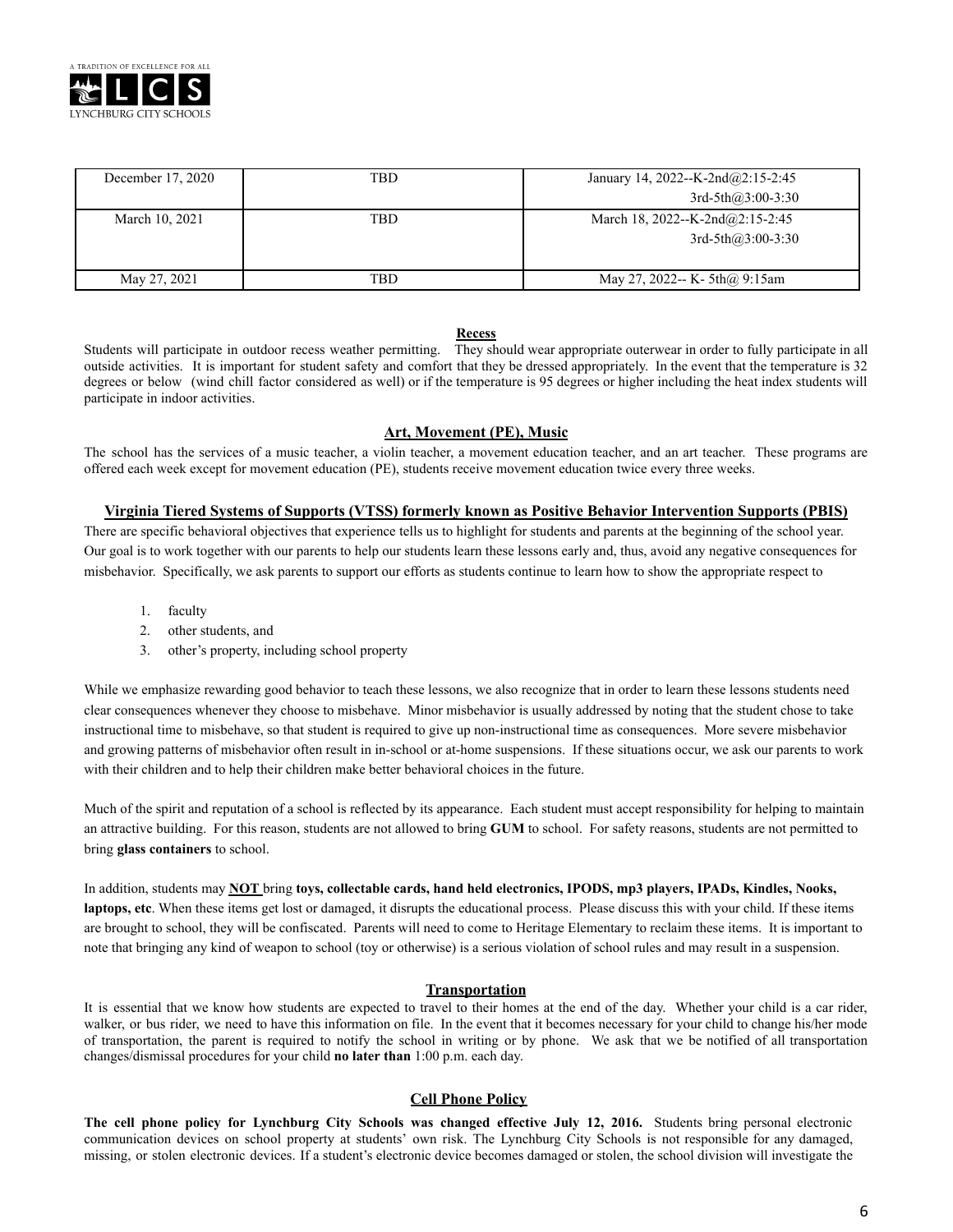

incident; however, the school division will not take any financial responsibility for the loss or damage of the student's electronic device or his/her electronic device charges.

Students enrolled in elementary schools may have a personal electronic communication device (e.g. cell phone) in their possession. However, the devices must be turned off and remain out of sight (e.g. in a book bag or locker) throughout the regular school day. These rules and procedures will apply to our before and after school programs as well.

Any inappropriate use of personal electronic communication devices, including but not limited to, inappropriate photographs, text messaging, and recording/videotaping will result in the confiscation of the device. Further consequences could include suspension and possible referral to appropriate authorities.

The principal may authorize restrictions on a student's use of the device that exceed those in this policy, based on a student's behaviors and communicated in writing to the student and parent(s)/guardian(s).

The principal may confiscate the device if needed, and then determine to either return the device to the student at the end of the day or require the student's parent to make an appointment with the principal to retrieve the device.

Violations of the policy regarding personal electronic communication devices on school property may result in progressive disciplinary action as set forth by procedures outlined in Lynchburg City School Board Policy JGD/JGE.

#### **Bullying**

A student, either individually or as a part of a group, shall not bully others either in person or by the use of any communication technology including computer systems, telephones, pagers, or instant messaging systems. Prohibited conduct includes, but is not limited to, physical, verbal, or written intimidation, taunting, name-calling, and insults and any combination of prohibited activities.

"Bullying" means any aggressive and unwanted behavior that is intended to harm, intimidate, or humiliate the victim; involves a real or perceived power imbalance between the aggressor or aggressors and victim; and is repeated over time or causes severe emotional trauma. "Bullying" includes cyber bullying. "Bullying" does not include ordinary teasing, horseplay, argument or peer conflict.

#### **In School Suspension (P-ROC/ISS/AIA)**

Students who do not comply with division/school/classroom rules and procedures can be assigned to In-School Suspension (ISS) by the administrative team. While in ISS, students, under the direction of the ISS supervisor, are expected to complete their class assignments and demonstrate appropriate school/classroom behavior.

#### **Out of School Suspension**

Students who do not comply with division/school/classroom rules and procedures are subject to out-of-school suspensions. Students can be suspended for a period of 1-10 days by the administrative team. Re-entry conferences are required for all out-of-school suspensions. A parent/guardian must accompany the student to school upon his/her return and meet with a member of the administrative team or its designee prior to the student's readmission.

#### **School Clothes**

Students are expected to dress appropriately for a K-12 educational environment. Any clothing that interferes with or disrupts the educational environment is unacceptable. Clothing with language or images that are vulgar, discriminatory, or obscene, or clothing that promotes illegal or violent conduct, such as the unlawful use of weapons, drugs, alcohol, tobacco, or drug paraphernalia or clothing that contains threats such as gang symbols is prohibited.

Clothing should conform to standards of safety and be appropriate for the learning environment. Clothing that does not meet these standards includes the following:

\*Loose fitting clothing that could cause safety hazards

\*Flip-flops and other footwear that are tripping hazards or injury risks

\*Clothing that exposes or highlights private areas or shows an excessive amount of bare skin

\*Hats and other head coverings, unless for religious or health purposes

Additionally, disciplinary action will be taken against any student taking part in gang-related activities that are disruptive to the school environment, which includes the display of any apparel, jewelry, accessories, tattoos, or manner of grooming that, by virtue of its color, arrangement, trademark, or any other attribute, denotes membership in a gang that advocates illegal or disruptive behavior.

Parent(s)/guardian(s) of students requiring accommodation for religious beliefs, disabilities, or other good causes should contact the principal.

Students not complying with this policy will be asked to cover the non complying clothing, change clothes, or go home.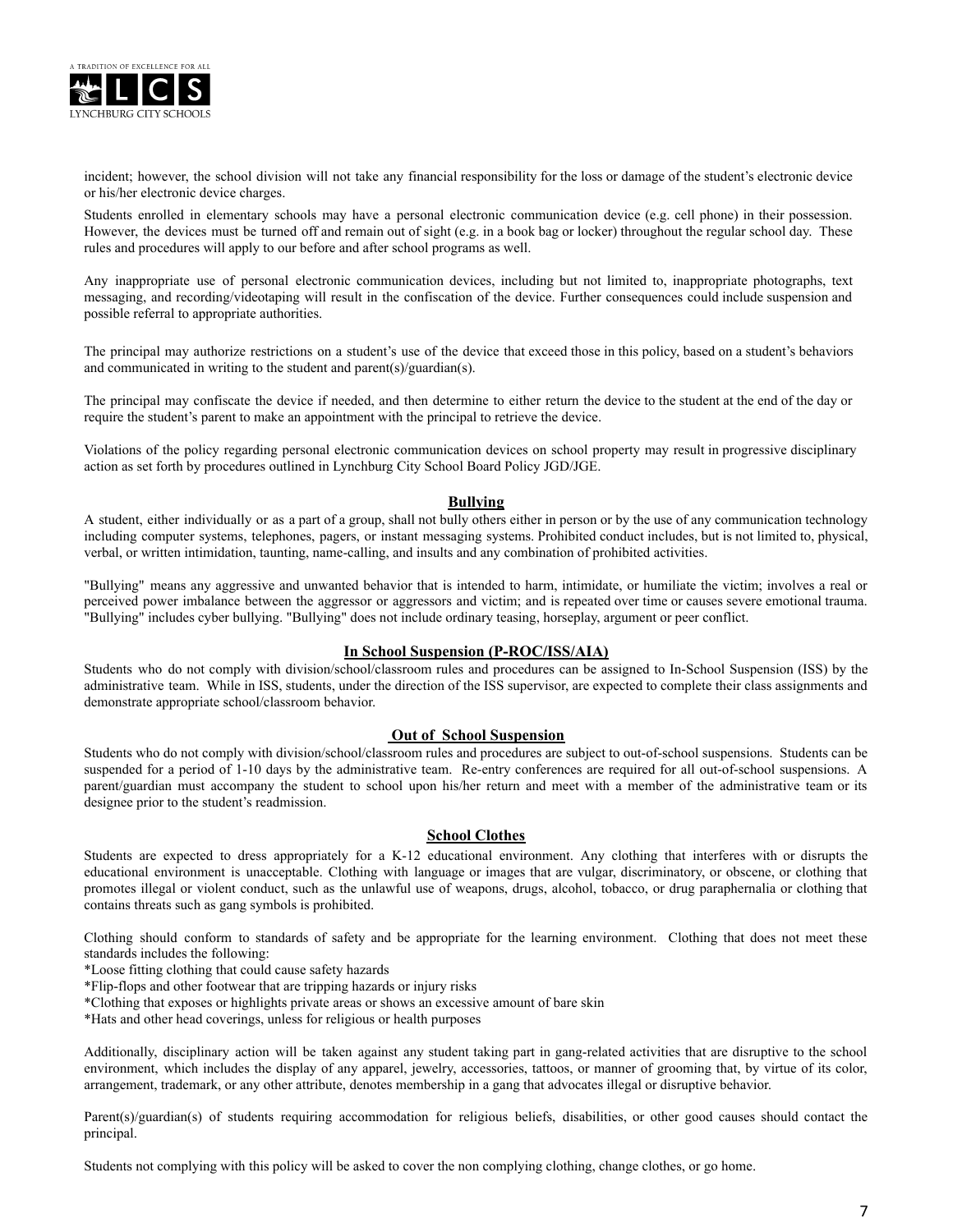

#### **Lost and Found**

To minimize lost articles, please put your child's name on all items of clothing, book bags and lunch containers. At the end of the school year, unclaimed articles will be donated to Good Will.

#### **School Insurance**

Student accident insurance may be purchased by a parent/guardian and an informational brochure will be given to each parent/guardian at registration. Insurance transactions are handled directly by the parent with the company.

#### **Media Center/Library**

The media center is a very important part of Heritage Elementary. All students are allowed to check out books. Library books that are checked out by students are the student's responsibility. Books should be returned on time and in good condition. Additional books may **NOT** be checked out until overdue books are returned. **We do not charge a fee when books are overdue; however, the student MUST pay for any lost books.**

#### **Cafeteria**

The entire school environment, including the cafeteria, lounges, and classrooms, will be aligned with healthy school goals. All students may receive a school lunch at no charge or they may bring a lunch from home. When packing food from home, parents are encouraged to provide healthy lunches and snacks and to refrain from including beverages and foods that do not meet the nutrition standards of the School Nutrition Program. Students are discouraged from bringing carbonated drinks (soda), chips, candy, and fast food lunches to school. All students are given a student identification number to use to access their accounts. Money is deducted or debited from the account for each cafeteria purchase. Parents are invited to join their students during the lunch period. Please call the school office at 515-5230 to verify your child's lunch schedule. See LCS Wellness Policy P7-51 for more information.

#### **Cafeteria Rules: PRIDE….**

- I will get all utensils and condiments while in line
- I will practice good manners in line and at the table.
- I will stay in my seat and raise a silent hand for help.
- I will finish eating my food before talking to a friend.
- I will clean up my area even if the trash is not mine.
- I will listen and follow directions.

Students who do not comply with cafeteria rules may be assigned to the silent table.

#### **Breakfast**

The Food Nutrition Department will provide breakfast for all students in grades K-5 from 8:40 a.m. until 9:00 a.m. each day Monday through Friday. Breakfast is served in the child's classroom for K-5. Once the instructional day has begun, breakfast in **NO longer served.**

#### **Snacks**

Snacks are **NOT** a required part of our school day; however, some teachers do allow for snack time. ISS/AIA does NOT offer a snack time. Safety and health issues prevent students from sharing snacks.

#### **Money**

Students are discouraged from bringing extra money to school. They should be advised to keep their money with them at all times. Money should not be left in desks, coats, or lunch boxes. **The school is not responsible for lost or stolen money.** However, every effort will be made to find and return lost or stolen money to the appropriate person.

#### **Vacations**

**Parents are requested to schedule vacations and trips so students will not miss any time from school.** In the event that school time is missed, every effort should be made to keep the loss of school time to a minimum. **The parent/guardian must request approval for foreseeable absences by filing a written request in advance with the PRINCIPAL.** Such requests will be signed and filed by the principal. Principals may grant advance approval for absences up to five days per student during the school year. If more than five days are requested, a petition must be filed with the Superintendent. Failure to seek approval for foreseeable absences will result in the absences being counted as unexcused. It is the student's/parent's responsibility to obtain and complete the missed assignments.

## **Early Dismissal**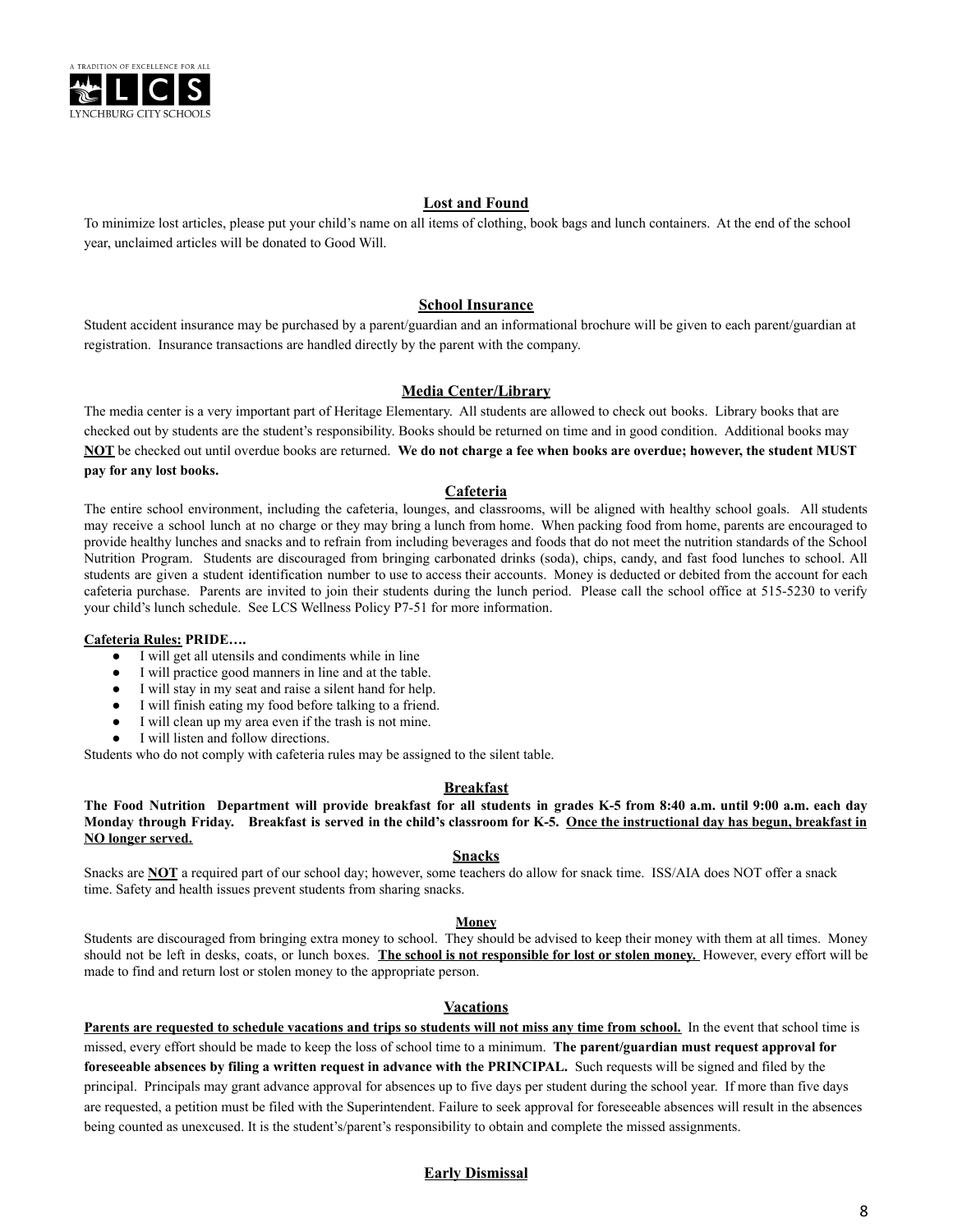

If you need to pick up your child before school is dismissed, a note must be sent the morning of the scheduled day. This note should state the reason for early dismissal and the time the child will be picked up. Parents must also sign their children out. No child will be permitted to leave the school grounds during school hours unless accompanied by a parent or another adult designated by the parent or guardian. Adults are people who are eighteen years of age or over. **Transportation changes must be received by the classroom teacher first thing in the morning.** In case of rare emergencies, if you need to make transportation changes during the school day, please notify the office by phone **no later than 1:00 p.m**. All car riders **MUST** get in the car rider line. Students will NOT be dismissed from the vestibule. Any parent who has a child with numerous early dismissals will have a conference with an administrator.

#### **Student Permission**

**If you want your child to go home a different way than he or she usually does then a note must be sent to the main office. Please do not instruct your child to "tell the teacher."** Write down the change so there can be no confusion. Unless the teacher has a written note, the child will go home by the usual method. If your child is going home with another student, both students must have signed notes from **BOTH** parents stating this. DO NOT LEAVE CHANGES TO A CHILD'S DISMISSAL PATTERN ON THE CLASSROOM TEACHER OR MAIN OFFICE VOICEMAIL. YOU MUST SPEAK TO A PERSON. This will confirm with the parent that the message has been received.

#### **Emergency Contact Information**:

It is the responsibility of all parents and guardians to provide emergency contact information for each child. This information must be part of the emergency medical form. This information must include the name of the person, the person's relationship to the child, and a current phone number for the contact person. Please be sure that your emergency contacts know that you have listed them on your child's form.

#### **Change in Addresses**

If your child's address changes, please log into your Parent Portal and update your address or notify the school office at 515-5230 so that we can update our student records.

**Change in Address (within limits of the City of Lynchburg):** A change in residence within the city of Lynchburg does not require a change in schools if the parent requests and receives permission from the Superintendent and provides their own transportation to and from school. Students who do not comply with these procedures must attend school at their zoned school.

**Change in Address (outside limits of the City of Lynchburg)**: A change in residence will require a change in schools if you no longer live in the City of Lynchburg. A student who does not live in the City of Lynchburg cannot attend a Lynchburg school unless he/she has completed a Non-Resident Application, been accepted as a non-resident, tuition paying student, and pays tuition in the amount established by the Lynchburg City Schools' Board. Tuition for 16-17 was \$3400.00 per child. Tuition is charged (prorated) from the day of the move. Refer to Lynchburg City Schools' Policy P7-14, R 7-14 for additional information.

In order to determine your zoned school, go to <http://www.lcsedu.net/ourschools/> and click on school finder. Type in the name of the street and submit query. The name of your zoned school will appear on the screen. Do not rely on information from neighbors and friends. If you have any questions about this policy and the required procedures, please contact the administrative team at 515-5230.

## **Babysitter Hardship**

Refer to Lynchburg City Schools' Policy P7-12 for additional information regarding this policy**. These applications must be submitted every year for approval by the Superintendent. Applications cannot be submitted after November 30th of each school year.**

#### **School Store**

Students are expected to come to school with the appropriate materials for the day. A school store is operated each morning from 8:40 – 9:00 a.m. General supplies are available for all students to purchase such as: pencils, pens, scissors, notebooks, erasers, etc.

#### **School Telephone**

The school telephone number is 515-5230. Student messages are discouraged. Students may NOT be pulled from class to receive a telephone call nor to make a telephone call except in cases of extreme emergencies ONLY. Arrangements for after-school activities should be made BEFORE the child comes to school. Parents wishing to talk with teachers should call prior to 8:30 and after 3:35. Teachers are responsible for students and instruction therefore it is difficult for them to talk during instructional hours. Each classroom has a telephone so messages can be left during the instructional day for the teacher to return the call. **HOWEVER, DO NOT LEAVE CHANGES TO A CHILD'S DISMISSAL PATTERN ON**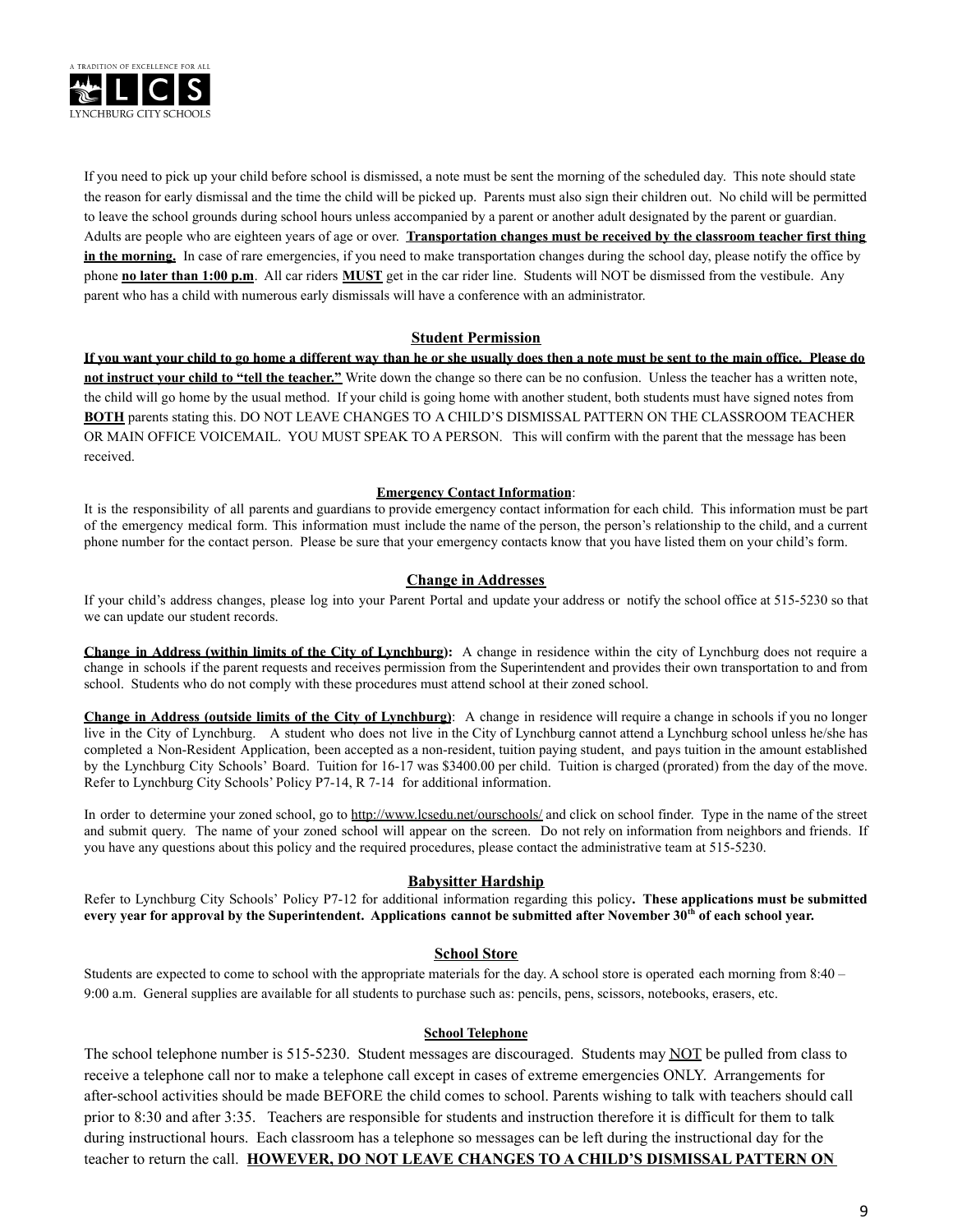

## **THE CLASSROOM TEACHER OR MAIN OFFICE VOICEMAIL. YOU MUST SPEAK TO A PERSON.** This will

confirm with the parent that the message has been received.

#### **Communication**

**Infinite Campus Messenger:** We use an automated calling service to communicate with families. These calls are used to announce school events, changes to the school calendar, and school closings and delays due to inclement weather. We also will use this service in the event of a school-wide emergency. It is essential that we have a current phone number for all of our families. In the event that your phone number changes, please notify the office so that we can update our student records or go into the parent portal of Infinite Campus to update your contact information.

**Monday Folders: White large envelopes** are provided for all students in grades K-5. These envelopes are sent home on Monday afternoons. The folders contain student work, school notices, and information regarding student academic progress and behavior/citizenship. Be sure to read/review the papers in the folders. Parents are asked to sign and return the envelopes on Tuesday of each week.

#### **HES Google Calendar**

All school events can be found on our website on the calendar.

#### **Withdrawal from School**

If it becomes necessary to withdraw your child from school, please notify the main office and your child's teacher. Arrangements will be made for textbooks and library books to be returned.

#### **Accidents/Clinic**

In case of an emergency, first aid is given by the school health assistant or other trained personnel. In all cases of serious accidents or illnesses, every effort is made to contact a parent/guardian. Please contact the office to ensure your telephone numbers are up-to-date. **If we cannot reach you, we will use the emergency contact information you have provided.**

**The clinic cannot administer any medication without permission from a physician.** The clinic is for emergencies and brief waiting periods. A student too sick to stay in the classroom needs to be at home. It is the parent's responsibility to see that his/her child is picked up promptly if the child becomes ill at school.

#### **Conferences**

No form or written report is as effective as a conference with your child's teacher. You may request a conference by contacting your child's teacher or calling the office to make an appointment. The most effective conferences are those that are planned.

#### **Photography/Video**

From time to time teachers and the news media may take photographs or video our students in the classroom setting or as they are engaged in other activities. If for any reason, you DO NOT want your child's picture taken, please complete the Rights/Refusal of Permission form on Infinite Campus. **At NO point are parents allowed to take pictures or video other students while in the school or on field trips for their own personal use.**

#### **Birthdays**

Students are discouraged from bringing and distributing birthday party invitations at school. Classroom teachers are encouraged to recognize student birthdays using a birthday board or classroom display. Individual birthday parties or celebrations are not permitted at school. With advance permission from your child's teacher, a parent may provide a snack for the class at a time and place designated by the teacher. It is important that the snack be approved in advance in order to ensure that health issues such as food allergies are considered. Also, snacks must comply with the standards established by the Lynchburg City Schools' Wellness Guidelines and Policy, P7-51. To ensure the safety of our students, food brought into schools for events must be in original packaging, and it is highly recommended that fresh fruit and vegetables be used for events. An approved healthy snack list is available on the LCS website under School Wellness Resources.

### **Asbestos Hazard Emergency Response Act (AHER) Awareness**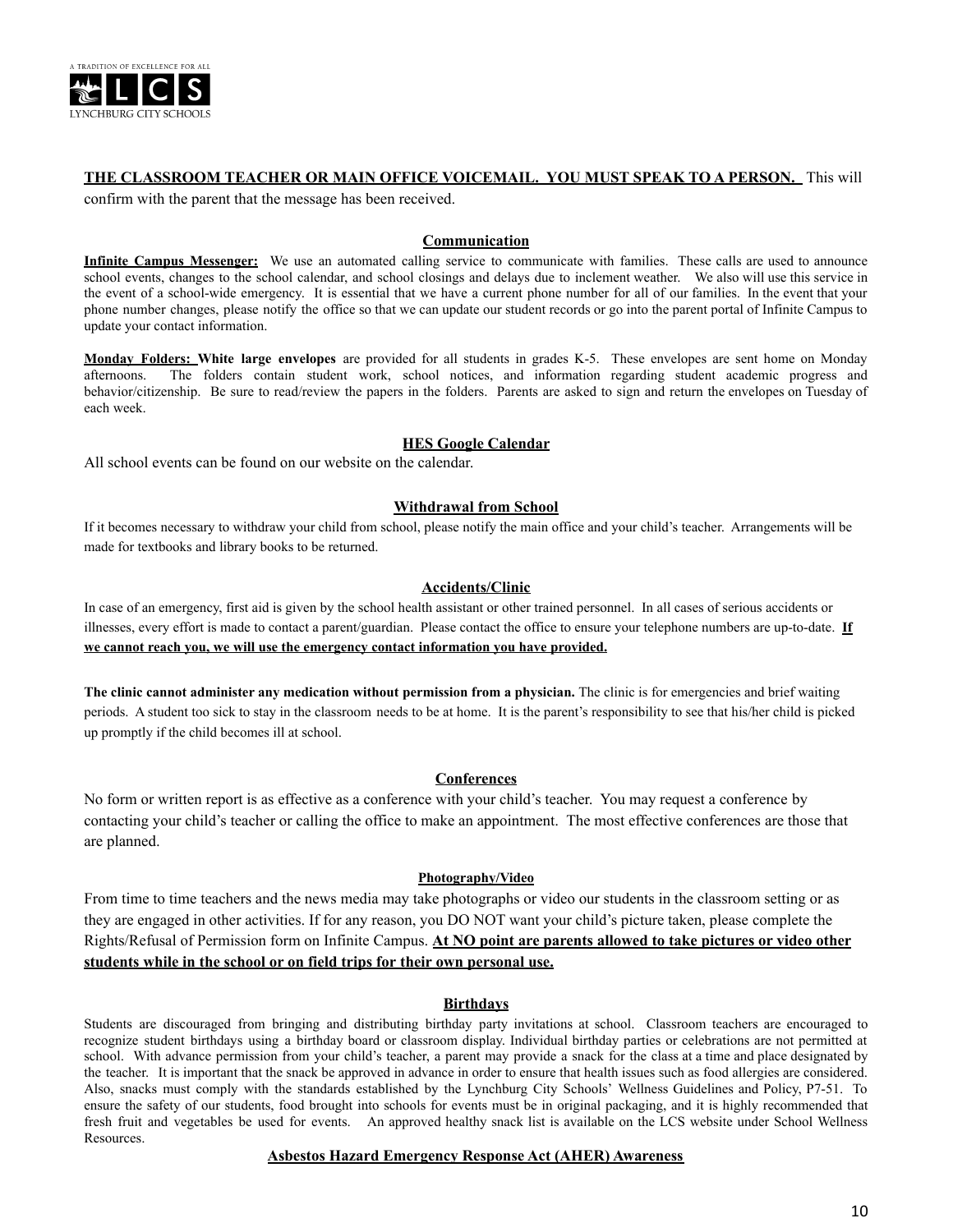

Environmental Protection Agency (EPA) requires all public schools (K-12) to identify and manage asbestos-containing building materials (ACBM) located inside all school buildings. These requirements range from inspection to maintaining proper records regarding the management of ACBM in schools.

The Local Educational Agency (LEA) must designate a person to ensure that the LEA complies with the AHERA requirements. Some of the designated person's responsibilities are ensuring that custodial and maintenance personnel are properly trained, hiring accredited inspectors to locate and identify ACBM, maintaining records, notifications and re-inspections on a three-year cycle. Mr. Scott Abercrombie, 515-2346, serves as the designated person for Lynchburg City Schools. A copy of this school's asbestos report is filed in the school office.

## **SPECIAL PROGRAMS, ACTIVITIES AND EVENTS**

#### **Fundraisers**:

School-based fund raisers are planned by the school and our PTO throughout the school year to support our school and our instructional program. Your participation in these fundraisers allows us to plan special events and provide additional resources for students and staff. Thank you in advance for your support and participation!

## **21st Century Community Learning Centers (CCLC) Grant**

The 21st Century Community Learning Center (CCLC) grant program was established by Congress as Title X Part 1, of the elementary and secondary Education Act (ESEA), It was reauthorized by Congress under the No Child Left Behind ct. The purpose of the 21st CCLC program is to establish or expand community learning centers that provide students with academic and achievement enrichment opportunities along with activities designed to complement the students' academic needs. Also, one of our goals is to offer parental engagement activities through family nights and parent classes. 21st Century Grants are very competitive grants awarded by the Federal Government the current grant cycle is 2016-2019. These grants allow Heritage Elementary to offer free enrichment and remediation to students before and after school. Some of the programs that these funds support are:

> Reading and Math Remediation SOL Prep Boot-Camps Kindergarten Boot-Camp Morning Fitness Drum & Flag Corp Girls on the Run Summer Academy Clubs: Chess, Cool Science, News Club, Technology, Lego, Game Club, and Culture & Cooking.

## **Pioneer Pride Assemblies**

At the end of each nine-week grading period, we will meet to recognize Good Citizens, Promising Pioneers, honor roll students, students who have read 100 books (Prek-1<sup>st</sup>), met the 40 Book Challenge reading requirements (1<sup>st</sup> -5<sup>th</sup>) and math awards. For more information contact the school.

Pioneer Pride Assemblies are scheduled via zoom for the following dates and times:

| 2021-2022 School Year                  |
|----------------------------------------|
| <b>Pioneer Pride Assembly Via Zoom</b> |
| October 15, 2021--K-2nd@2:15-2:45      |
| $3rd-5th(a)3:00-3:30$                  |
| January 14, 2022--K-2nd@2:15-2:45      |
| $3rd-5th(a)3:00-3:30$                  |
| March 18, 2022--K-2nd@2:15-2:45        |
| $3rd-5th(a)3:00-3:30$                  |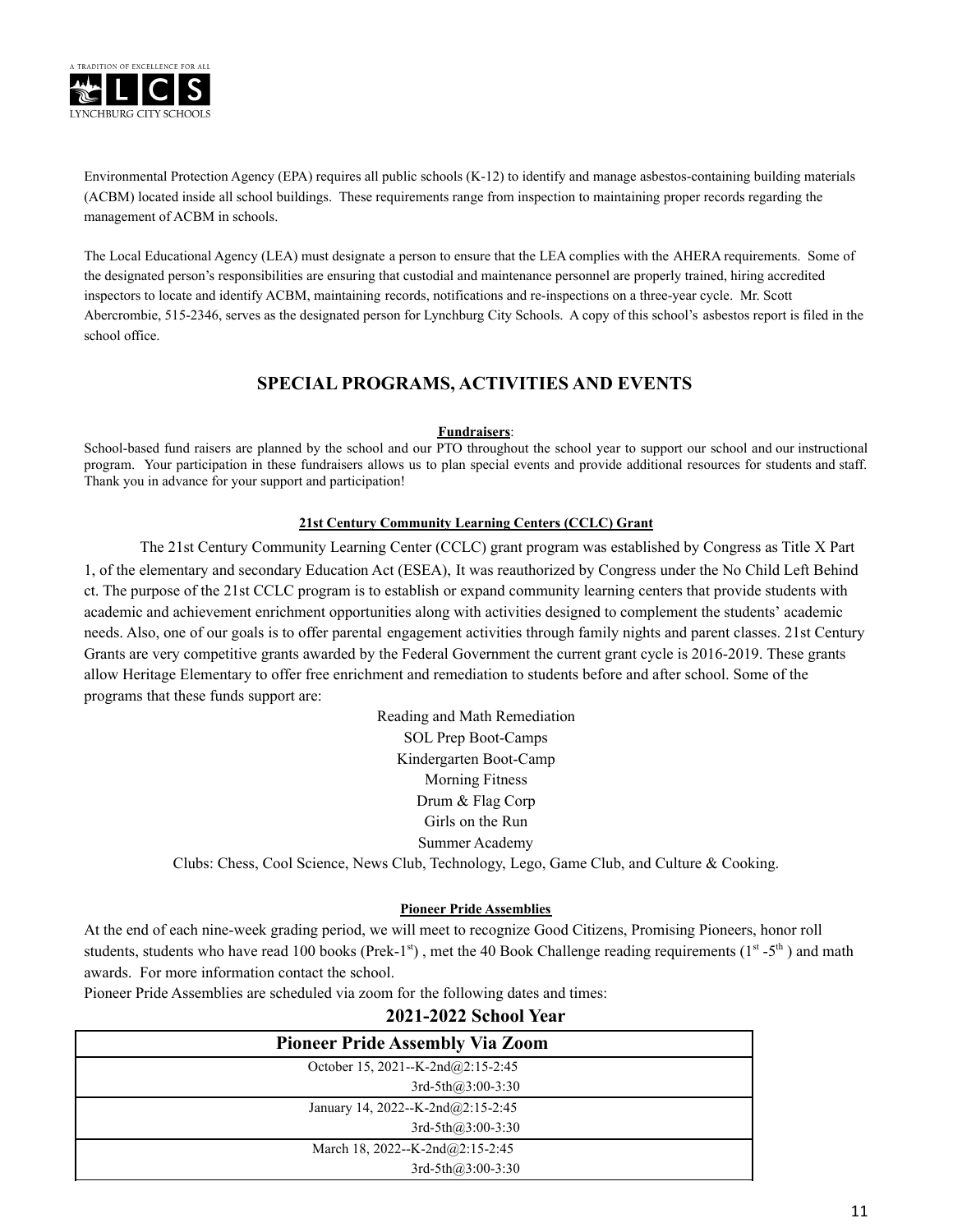

#### May 27, 2022-- K- 5th@ 9:15am

## **The "A" Team**

Each child in grades 3-5 is eligible to become a member of this team by receiving A's in all subject areas during any nine-week period.

#### **Special Education**

Special education resource teachers work with identified students.

#### **Title I Program**

Heritage Elementary will operate under a school-wide Title I program. This program has allowed us to implement several new instructional opportunities, as well as reduce class size for various grade levels. Highlights of this program include the school wide events for parents and students, Level Literacy (LLI) used by Title I teachers, Letterland for kindergarten students, educational materials for classrooms, and a parent resource center. For more information about this program contact the school.

**ELL (English Language Learners)**: The school has a full time and part time ELL teachers who support students learning English as a second language.

#### **School Pictures: Fall Pictures, Sep 29, 2021 and Spring Pictures, March 30, 2022**

**Day Treatment**: We partner with Horizon Behavioral Health to offer Day Treatment Services for qualifying students. Mental health professionals are on-site to assist these students as needed.

#### **Live Y'ers Before and After School Program**

This program operates on the school calendar. The program is located at Sheffield Elementary School. The hours are 6:30 a.m. until school begins at 8:40 a.m., and from the end of the school day at 3:55 p.m. until 6:00 p.m. The program provides physical activities, games, homework/tutoring and character development. Financial assistance is available for qualifying families. For more information, contact YMCA Child Care Department at 847-8750.

#### **Kindergarten Team:**

Mrs. Julie Speck, Ms. Emily Gatzke, Mrs. Nina Briggs and Mrs. Alethea Lindauer **First Grade Team:** Ms. Marissa Geraty, Mrs. Susan Lees, Ms. Monica Hernick and Mrs. Kristin Banks **Second Grade Team:** Mrs. Stacy Irvin, Ms. Wendy Ozmar, Mrs. Sherrie Wilson and Ms. Natalie Carroll **Third Grade Team:** Ms. Amy Stone, Mrs. Heather Mullins, Mr. Deron Jefferson and Mrs.Julia Johnson **Fourth Grade Team:** Mrs. Katherine McGuire, Mrs. Jaime Cooksey and Miss Desiree Coulter **Fifth Grade Team:** Ms. Dorrie Self, Ms. Emma Hager and Mr. Francis Cairns **Special Education Team:** Ms. Susan Godsey, Ms. Kaitlyn Bechtel, Mrs. Darlene Walker and Mrs. Courtney Lohr **Title I Team:** Mrs. Tiffany Ellis, Mrs. Santina Knight, Mrs. Katherine Mae McGuire and TBD **Resource Team:** ELL Mrs. Sarah Brasher and Ms. Erin Carson Art Ms. Melissa Scott